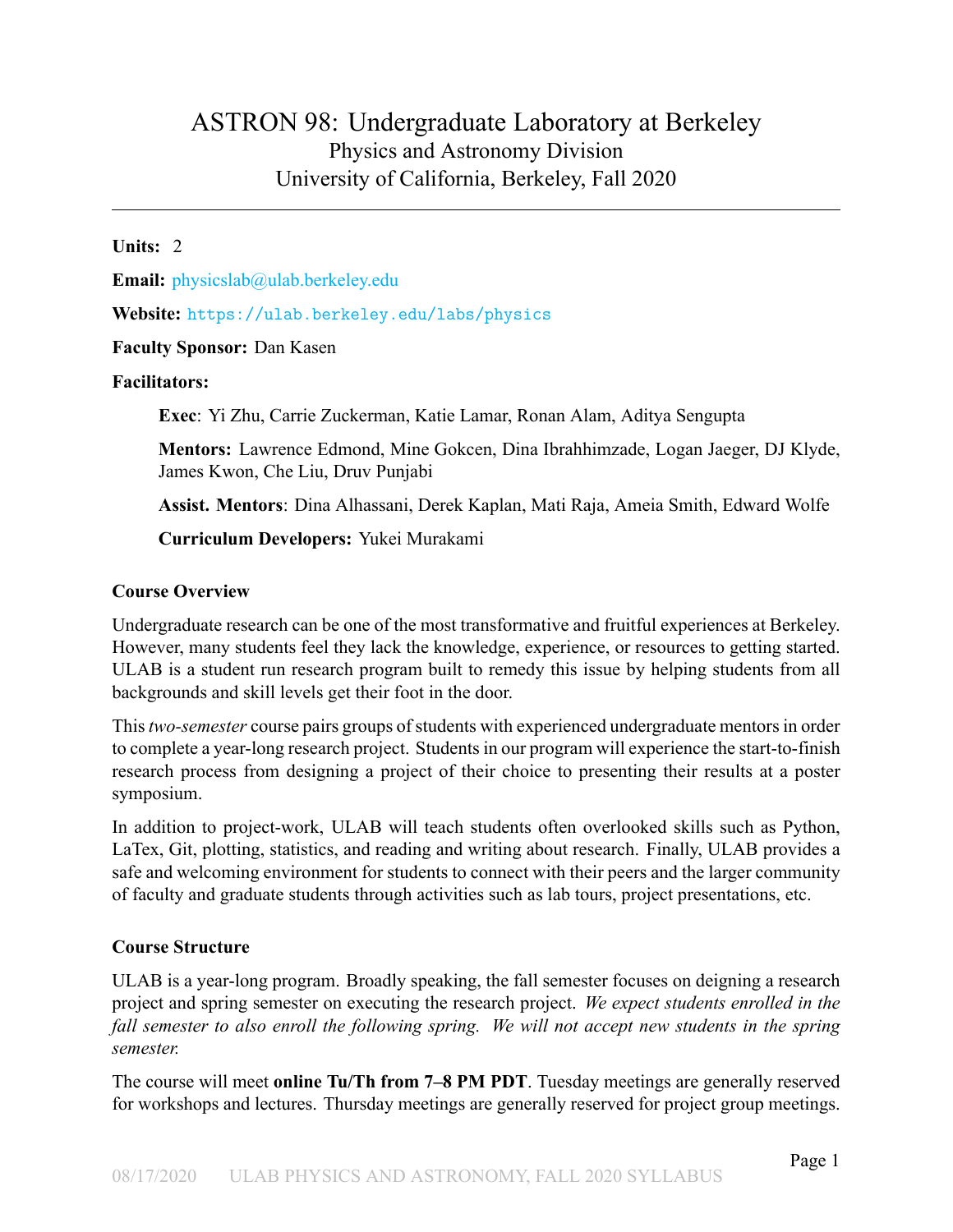Individual groups may specify additional meeting times outside of lecture at their discretion.

| Week       | Tuesday                                  | Thursday                         | Assignment (Sunday)                   |
|------------|------------------------------------------|----------------------------------|---------------------------------------|
| (08/23)    |                                          |                                  |                                       |
| (08/30)    |                                          |                                  |                                       |
| (09/06)    | Orientation                              | Intro. Topics                    |                                       |
| (09/13)    | <b>Mentor Introductions</b>              | Path to Care                     |                                       |
| (09/20)    | Research Literacy                        | Group Meeting                    |                                       |
| (09/27)    | CS 1: General CS Overview                | Group Meeting                    | CS Module 1                           |
| (10/04)    | CS 2: Fundamentals of Python             | Group Meeting                    | CS Module 2                           |
| (10/11)    | Mental Wellness 1                        | Group Meeting                    | Mid-Semester Check-in                 |
| (10/18)    | CS 3: Fundamentals of Python             | Group Meeting                    | CS Module 3                           |
| (10/25)    | Path to Care                             | Intro. to LaTeX                  |                                       |
| (11/01)    | Group Meeting                            | Intro. to LaTeX                  |                                       |
| (11/08)    | CS 4: Python in a Physics/Astro. Context | Group Meeting                    | CS Module 4                           |
| (11/15)    | Group Meeting                            | <b>Mock Project Presentation</b> |                                       |
| (11/22)    | Mock Project Presentation                | Thanksgiving Break               |                                       |
| (11/29)    | Mental Wellness 3                        | Group Meeting                    | Project Proposal Document             |
| <b>RRR</b> |                                          |                                  | <b>Project Proposal Presentations</b> |
| Finals     |                                          |                                  |                                       |

#### **Tentative Schedule and Assignments**

# **Grading Policy**

Grading is broken down into four categories: weekly mentor checkoffs, workshops assignments, the mid-semester assignment, and the final presentation. A weighted final grade of 70% or greater is required for a passing mark. An incomplete may be assigned under exceptional circumstances.

For each week of group meetings, students will receive a checkoff grade from mentors confirming active and satisfactory participation within their group. For each required workshop, students will be graded for accuracy on an accompanying homework assignment. Further details on the midsemester and final assignment will be released later in the semester. Assignments submitted after the due date will not be accepted.

## Weighting of Final Grade:

## **Disabled Students' Program Accommodations**

Students with special needs may receive accommodations via the [DSP Program.](https://dsp.berkeley.edu/) Please contact the ULAB Physics and Astronomy director before the start of instruction with an accommodation **letter**